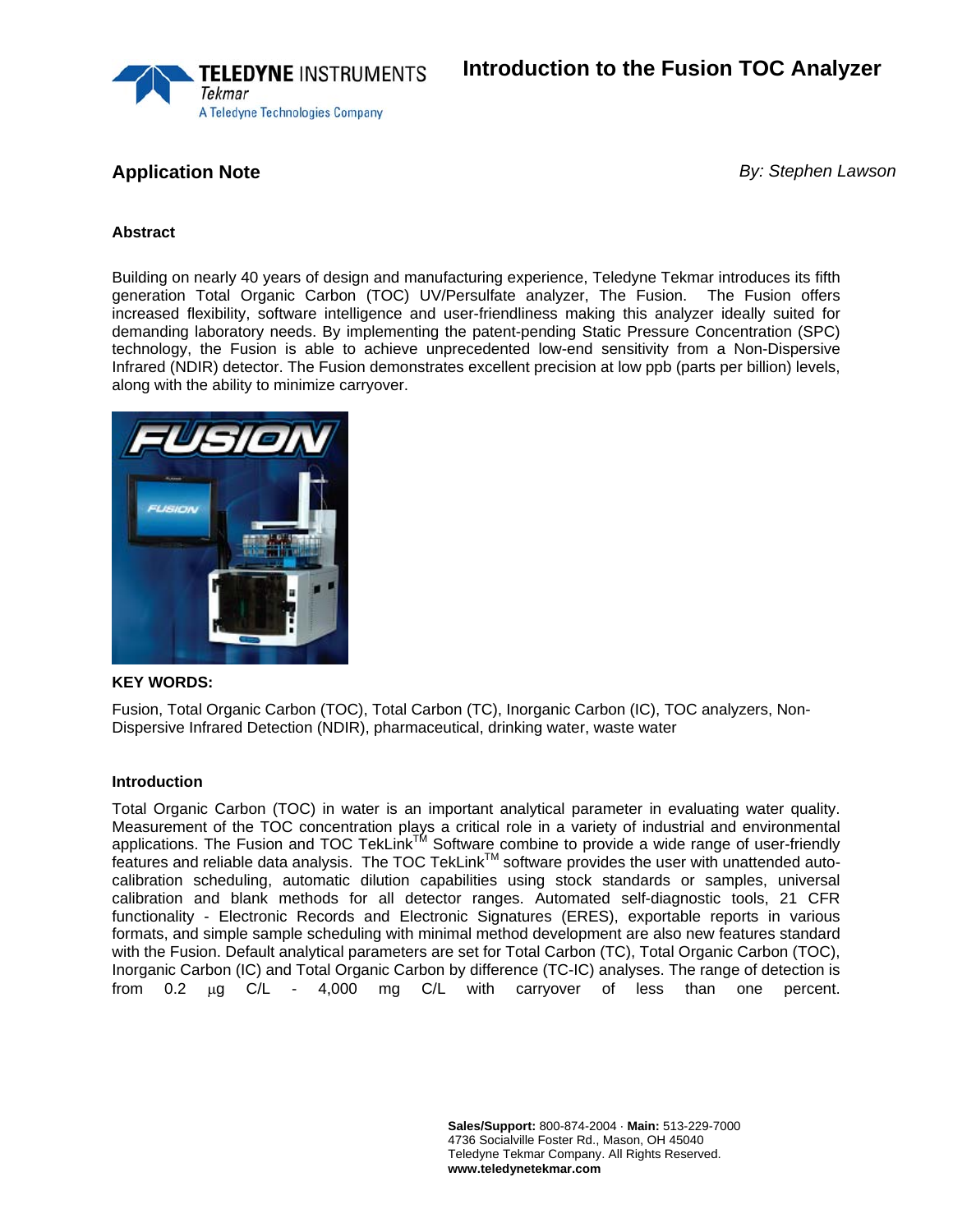# **Hardware Instrument Hallmarks**



Figure 1 Hallmarks of the TOC Fusion

The Fusion is divided into four main compartments – an integrated autosampler and needle housing; a visible wet chemistry section where all sample manipulations occur; the Mass Flow Controller (MFC), the valves needed to route gas flow, an internal water removal system – Permeation Dryer, and the NDIR detector and the electronics needed to control the instrument. Grouping like compartments allows for easier maintenance as well as separation of the electronics and valves preventing components from possible liquid exposure, which could cause damage, in the unlikely event of valve failure.

There are three autosampler tray sizes:

- ∗ 75 position; 40mL vials
- 90 position; 55mL test tubes
- ∗ 120 position; 20mL test tubes

All tray sizes have four 125ml bottle positions in the center of the rack.

Directly below the autosampler, a uniquely designed and improved automated syringe delivery system allows for remarkable precision and accuracy. The Fusion handles all liquid movement through a redesigned seven-port valve that is capable of accurately delivering 0.5-25 mL volumes in 20 µL increments.

A dedicated IC chamber prepares samples for TOC analysis by adding phosphoric acid to the untreated sample and sparging away inorganic carbon. Between the Syringe Pumper and the IC chamber is a highly efficient mist trap for removing moisture from the sample gas before it enters the NDIR Detector, protecting the detector as well as eliminating possible water interference from the sample.

Sodium Persulfate is added to an enhanced UV reactor, located left of the Syringe Pumper, oxidizing all of the carbon to CO2 with the aid of an ultraviolet light. This newly designed UV Reactor increases sample conservation and delivers better UV radiation interaction between samples and the oxidant. The Fusion utilizes an enhanced halogen scrubber that removes chloride contained within the sample gas as it passes through on its way to the NDIR detector.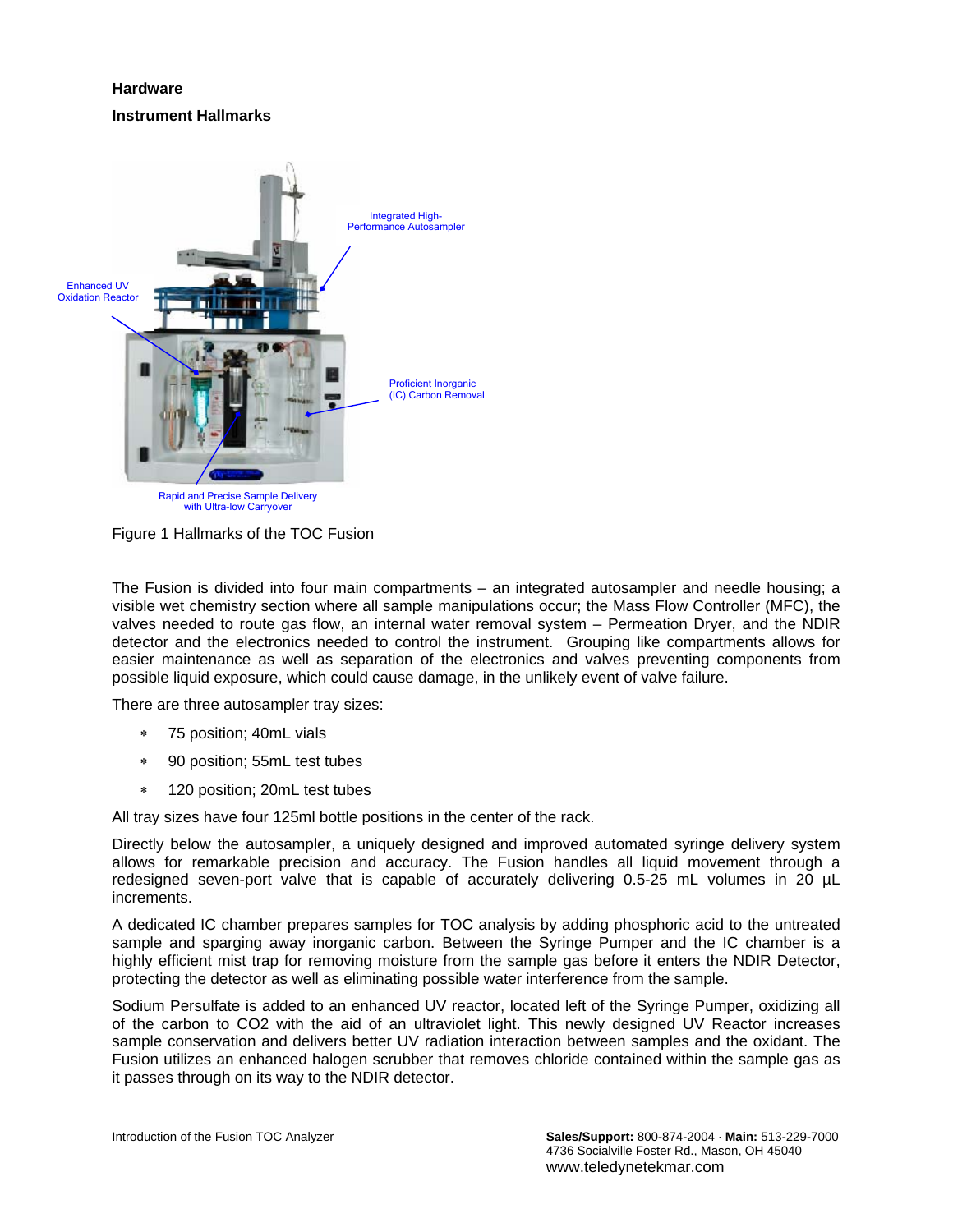Seven valves direct the gas flow controlled by the MFC. The combination of valves and the MFC allows for mode-to-mode changes to the flow rate, and the user to optimize the sparge flow of the sample, resulting in lower gas usage since flow rates can be set instantly. Higher flow rates sweep the flow path between samples decreasing the time of analysis. Along with  $CO<sub>2</sub>$  gas, an inert carrier gas from the UV oxidation chamber carries water vapor through the mist trap to the improved permeation dryer. The permeation dryer has a smaller internal diameter that permits more surface area exposure to the carrier gas stream, which improves its capacity to remove water vapor

Inside the right partition of the Fusion is the detector designed to tolerate higher concentrations of S02/SO3, moisture and halogens. This newly designed detector uses Static Pressure Concentration (SPC) combined with NDIR technology to achieve unrivaled performance at lower concentrations. With traditional flow through cell detectors like the Phoenix 8000, UV/Persulfate oxidation liberates carbon to create  $CO<sub>2</sub>$  gas. The detector measures the adsorption of the infrared light over time as the  $CO<sub>2</sub>$  passes through (figure 2). The resulting measurement correlates to a peak. Integration of the peak height correlates to the concentration of carbon in the sample.



**Figure 2** Typical flow-through cell detector gas peak

## **Anatomy of a flow through cell NDIR detector:**

Inside the detector are two detector cells, one front and one rear. Infrared energy traverses through the sample chamber then on to both detector cells. A rotating chopper blade interrupts the infrared energy beam at regular intervals causing changes in the energy levels reaching the detector cell. The pulsing of the infrared energy results a pulsed pressure flow through a mass flow sensor between the detector cells. The mass flow sensor emits an electrical signal proportional to the magnitude of the flow. When there is no carbon dioxide in the sample cell, the maximum amount of infrared energy enters the detector cell. Carbon dioxide displays a unique absorption spectrum when infrared energy passes through it, which allows the NDIR detector to distinguish it from other gases (see figure 5). As the sample cell receives the carbon dioxide gas, it absorbs some of the infrared energy normally sent to the front detector. The reduction of energy entering the forward detector cell causes a decline in its pressure. This results in a flow change between the front and rear detector cells. As the mass flow sensor, located between the front and rear detectors, emits an electrical signal, proportional to the magnitude of the flow between the detectors, there is a corresponding peak displayed usually in millivolts (mV) on the instrument. Once carrier gas purges out carbon dioxide in the sample cell, the detector output signal decreases to its previous level because the flow between the detectors has returned to equilibrium. The mV-seconds area of this peak is the raw data for the analysis.

Introduction of the Fusion TOC Analyzer **Sales/Support:** 800-874-2004 · **Main:** 513-229-7000 4736 Socialville Foster Rd., Mason, OH 45040 www.teledynetekmar.com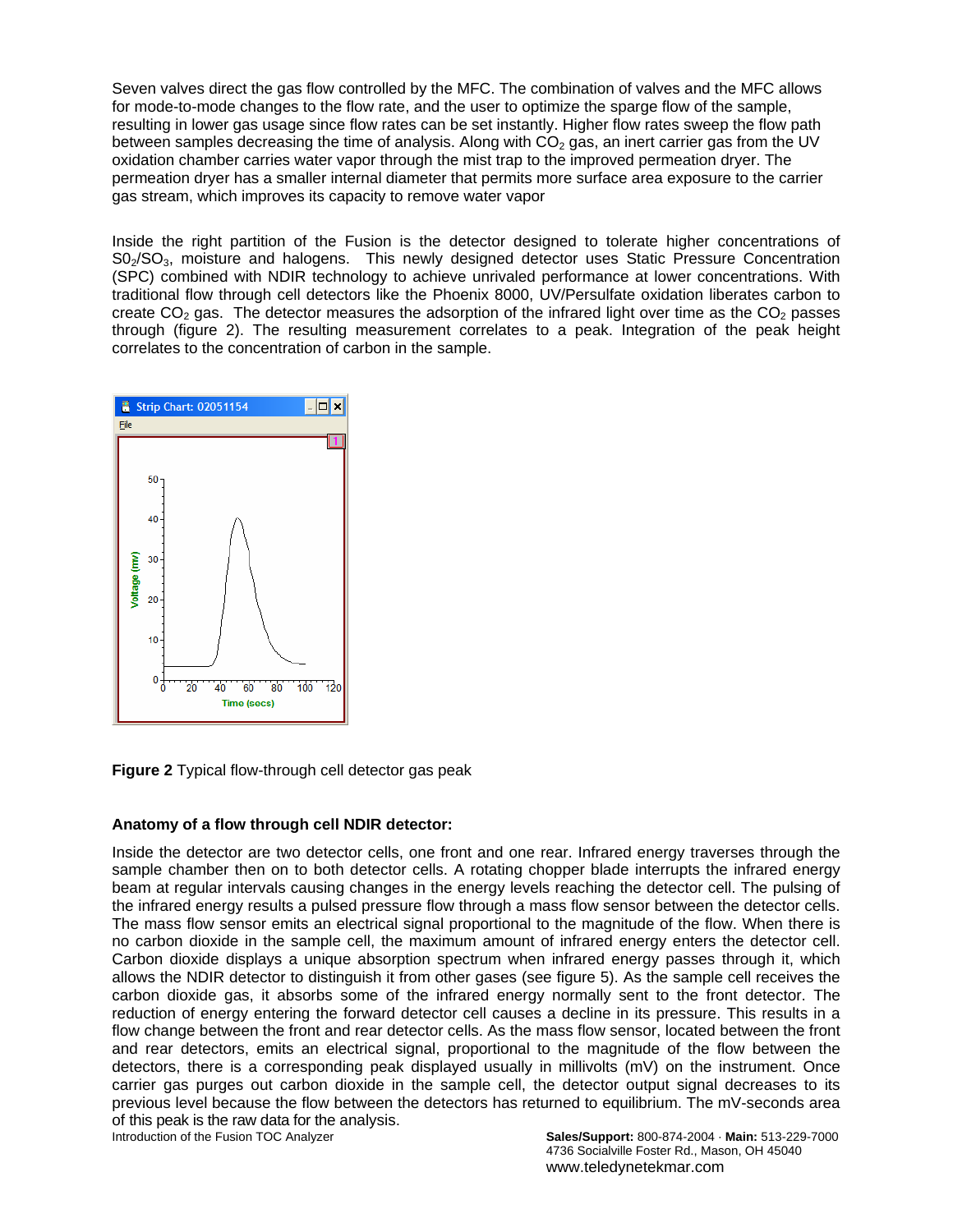

Figure 3 Phoenix 8000 flow through detector cell





## **Anatomy of a SPC NDIR detector:**

In contrast to an analyzer using a flow-through cell detector, the Fusion utilizes pressurized detection, or static read (figure 4). In this technique, oxidation of the specific carbon component and its movement, using a non-interfering carrier gas, into the detector is identical. However, the static read detector pressurizes the detector cell by closing the outlet valve and takes a single measurement to determine the amount of  $CO<sub>2</sub>$  inside the detector cell. This single reading correlates directly to the concentration of the carbon contribution from the sample.

The static read detector (figure 6) uses no moving parts to measure carbon dioxide. Inside the detector, a miniature lamp produces an electronically pulsed infrared beam. A mirror reflects the beam and refocuses it back to an IR detector. Behind a silicon-based Fabry-Perot Interferometer (FPI) is the IR detector. The tuning of the electronics of the miniature FPI is so that its measured wavelength converts between the absorption bandwidth of  $CO<sub>2</sub>$  gas and a reference bandwidth. When the FPI passband coincides with the absorption wavelength of the  $CO<sub>2</sub>$  gas, the IR detector experiences a decrease in the light transmission. The measured wavelength of the FPI changes to the reference band (that has no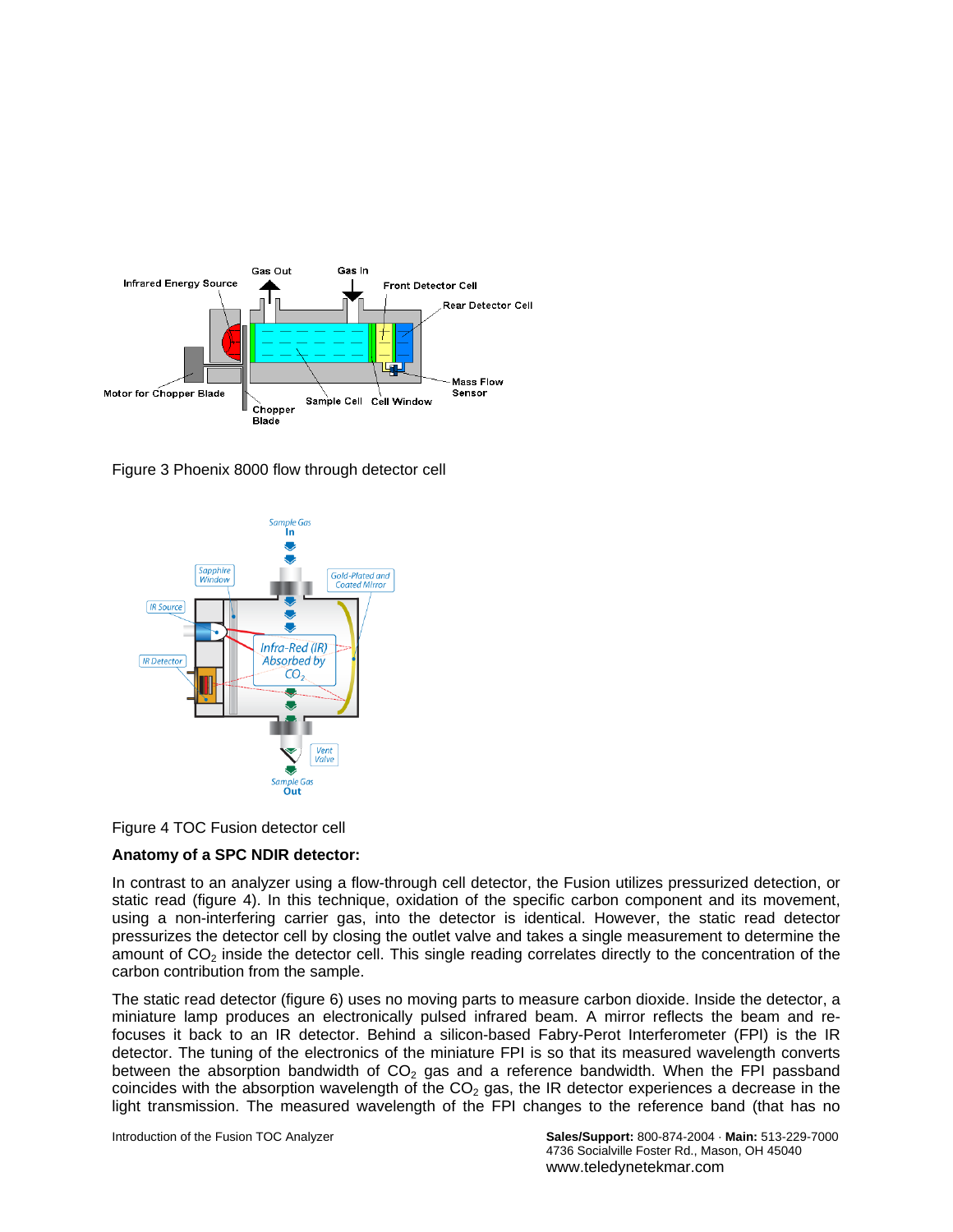absorption lines) and the IR detector experiences a full light transmission. The degree of light absorption in the gas, indicated by the ratio of these two signals, is proportional to the gas concentration. As stated earlier, carbon dioxide shows a unique adsorption spectrum when infrared energy passes through it, allowing any NDIR detector to distinguish it from other gases (figure 5).



Figure 5 Absorption spectra for selected gases

The tungsten light source sends a single beam through the CO2 gas. This beam reflects off a gold plated mirror to the detector. The Fabry-Perot Interferometer filters the light beam at an absorbance wavelength of 4.3 microns, which is specific for CO2. A second beam is then sent and filtered at an absorbance wavelength of 3.9 microns, which is non-specific for CO2. The difference between the absorbance readings is The Fabry-Perot Interferometer is silicon-based micro-machine (semi-conductor). They apply an electrical current to the semi-conductor and are able to tune (select) different absorbance wavelengths. The detector is a Thermopile (a thermocouple), which measures the heat potential and turns it into an electrical signal.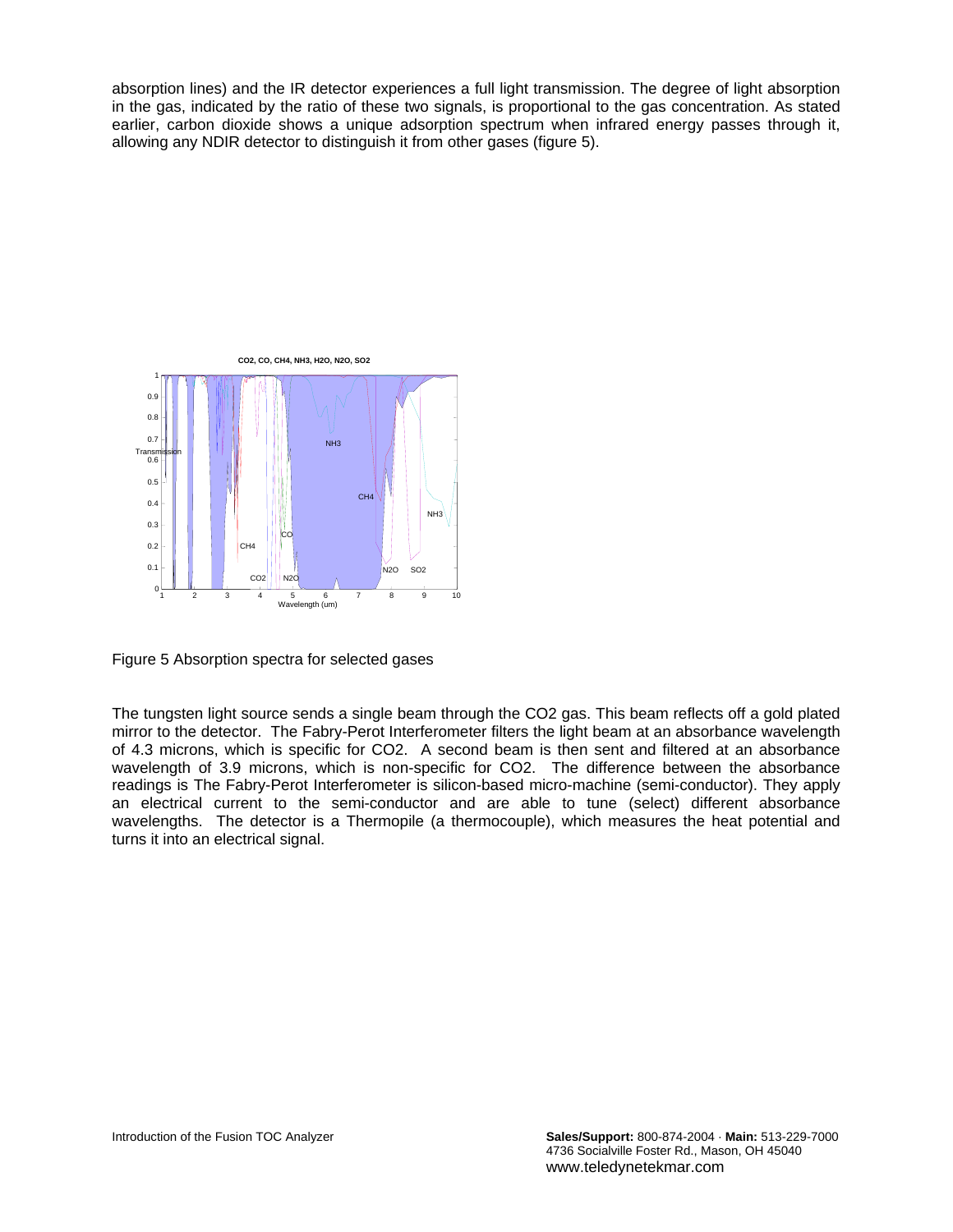

An inherent advantage of this technique is that all of the  $CO<sub>2</sub>$  is in the cell at the same time for the detector to measure. This allows the sensitivity of the analysis to be significantly increased. In addition, static read detection does not have inherent error associated with integration inaccuracy (figure 6). The elimination of this error allows for lower detection limits and increased precision.



Figure 6 Typical Static Pressure Concentration (SPC) read display

## **Instrument Software**

Software is in a user-friendly Windows format design. From the main instrument setup screen, access to nearly every function of TOC TekLinkTM is available. The main window appears initially as a grey box. Five main dialogue boxes can toggle ON/OFF into the main window according to user preference. There is also the Unit Status window, an Event Dialogue window, and a Status bar at the bottom, which shows the mode and the connection status.

On the Unit Status window are various details of the analytical mode, instrument status, and zones, including flow rates, pressures and error messages. A Sample Information window, a real time NDIR signal chart, and a recent history of results are all displays within the Run screen. Sample Setup allows the user to enter relevant information about the sample ID, type of analysis (sample, calibration, blank, etc.), method of analysis (TOC, TC, IC, TC-IC) and the number of repetitions performed per sample.

The Tools menu contains many useful components. From the Tools dropdown box the Maintenance Tasks, Blank Editor, Standard Editor, Diagnostics, Update Firmware, System Properties, User Manager, and Change Password functions are available. One of the most helpful maintenance tasks is the Leak Check function. This permits pressurization of the flow path and ensures flow path integrity when the system is under pressure. Unlike the Phoenix 8000, the Fusion performs a single system blank. The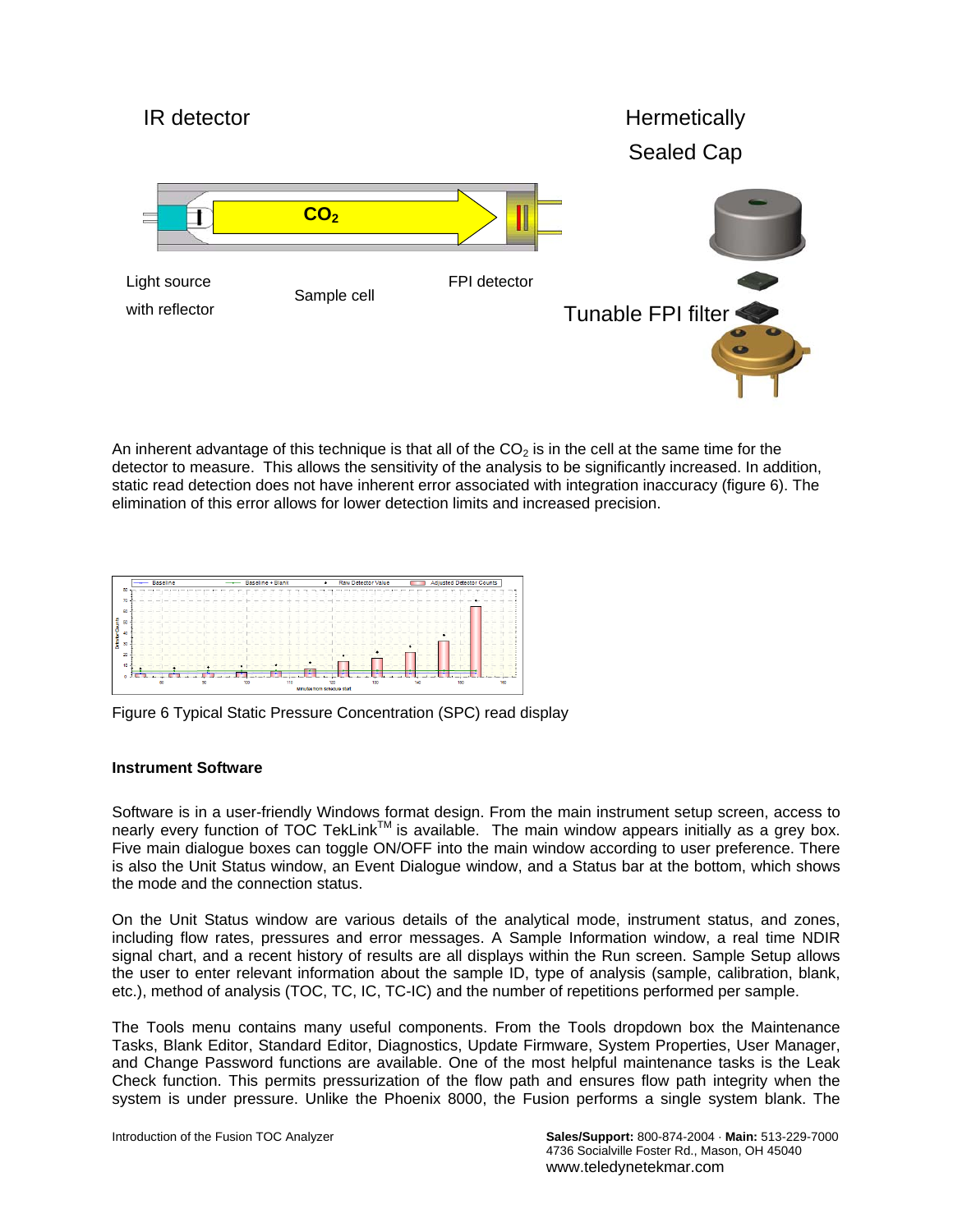instrument blank screen displays the latest blank version and a View History button of the previous system blanks.

The Standard Editor accesses the list of standard sets previously created and controls the addition of new standard sets or the editing of existing ones. System suitability criteria can be set here as well. When creating or modifying a standard set, the user may choose to use the center autosampler positions for the stock standards or traditional 40mL vials. Using the same calibration file for multiple ranges or modes with TOC TekLink™ software is allowable.

The Diagnostics submenu permits manual control of the instrument valves, seven port valve and syringe drive, autosampler diagnostics, instrument benchmark, software debug, and Mass Flow Controller.

## **Chemistry of Oxidation and Analysis**



Figure 7 Carbon analysis diagram

To determine TOC by the NPOC method, the Fusion transfers the sample and reagents to its reactors by first removing inorganic carbon, then oxidizing the carbon in the sample, and finally releasing it in the form of carbon dioxide. It then uses a carbon-free carrier gas to transfer the  $CO<sub>2</sub>$  from the sample to the NDIR detector in the following sequence:

1. Removal and venting of IC and Purgeable Organic Carbon (POC) by acidification and sparging in the IC sparger

$$
HCO_3^-, CO_3^{2-}, CO_2, POC \frac{}{\scriptstyle \phantom{H} \phantom{H} \phantom{H} \phantom{H} \phantom{H} \phantom{H} \phantom{H} CO_2 + POC}
$$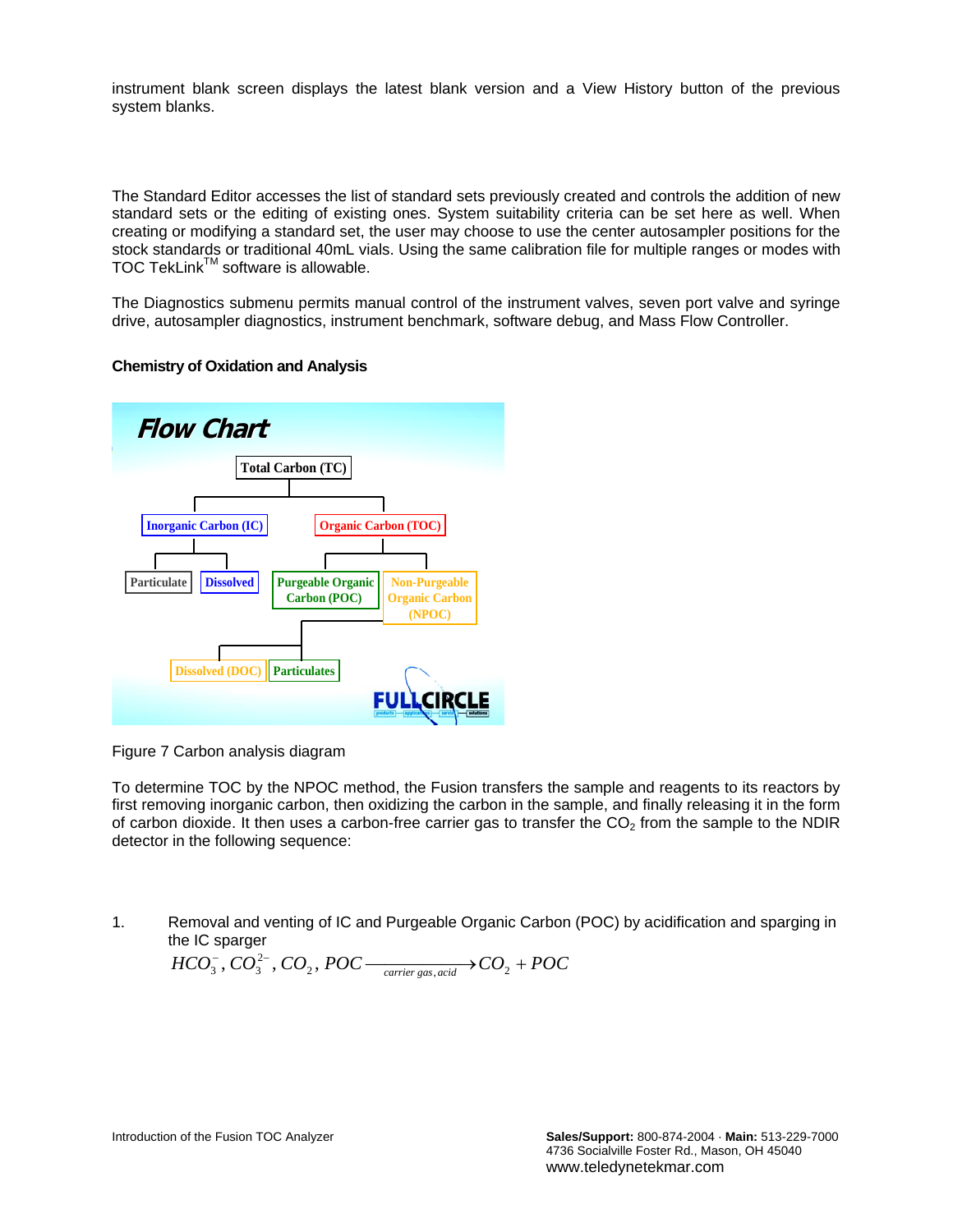2. Following IC removal, an aliquot of the sparged sample is transferred to the UV Reactor and persulfate reagent is added to oxidize the organic carbon based on the following chemical reactions:

Free radical oxidants formed:

$$
S_2O_8^{2-} \xrightarrow[hv]{} 2SO_4^{-\bullet}
$$
  
\n
$$
H_2O \xrightarrow[hv]{} H^+ + OH^{\bullet}
$$
  
\n
$$
SO_4^{-\bullet} + H_2O \longrightarrow SO_4^{2-} + OH^{\bullet} + H^{\bullet}
$$

Excitation of organics:

$$
R \longrightarrow R^*
$$

Oxidation of organics:

$$
R^* + SO_4^{-\bullet} + OH^{\bullet} \longrightarrow nCO_2 + \cdots
$$

Once the oxidation products in Step 2 are in the NDIR detector via the inert carrier gas, the pressure inside the detector rises to a predetermined set point by closure of the exit valve. The unique single measurement methodology the Fusion uses takes place only after the gases reach equilibrium inside the detector cell. This pressurization of the sample gas stream inside the detector, a patent-pending technique, allows for increased sensitivity and precision compared to a flow-through cell detector, by measuring all of the oxidation products from the sample in one reading. The output signal is proportional to the concentration of  $CO<sub>2</sub>$  in the carrier gas from the oxidation of the sample.

## **Results and Discussion**

The Fusion enables the analyst to use fewer calibration curves and check standards to analyze a wide selection of samples. The new TOC TekLink™ software allows for continual flow of analysis – from auto-<br>selection of samples. The new TOC TekLink™ software allows for continual flow of analysis – from autocalibration to analysis of samples in one continuous schedule. TOC TekLinkTM processes and selects the most recent standards and updates the calibration curve. Acceptance criteria of the calibration curve such as  $r^2$  value, y - intercept and slope may be implemented in combination or individually. All samples analyzed following the newly generated curve are then automatically applied to that curve.

Calibration and analyses of 0.5, 1, 5, and 10, mg C/L content was performed. The FUSION instrument parameters were set at the following levels:

• 4.0mL sample injection volume, 0.5mL acid volume, 0.6 mL reagent volume and a UV Reactor prerinsing volume of 4.0mL.

• The auto-calibration curve was made from deionized water, 1, 5, and 10 mg C/L using a 20-mg C/L potassium hydrogen phthalate (KHP) stock solution shown in Figure 8.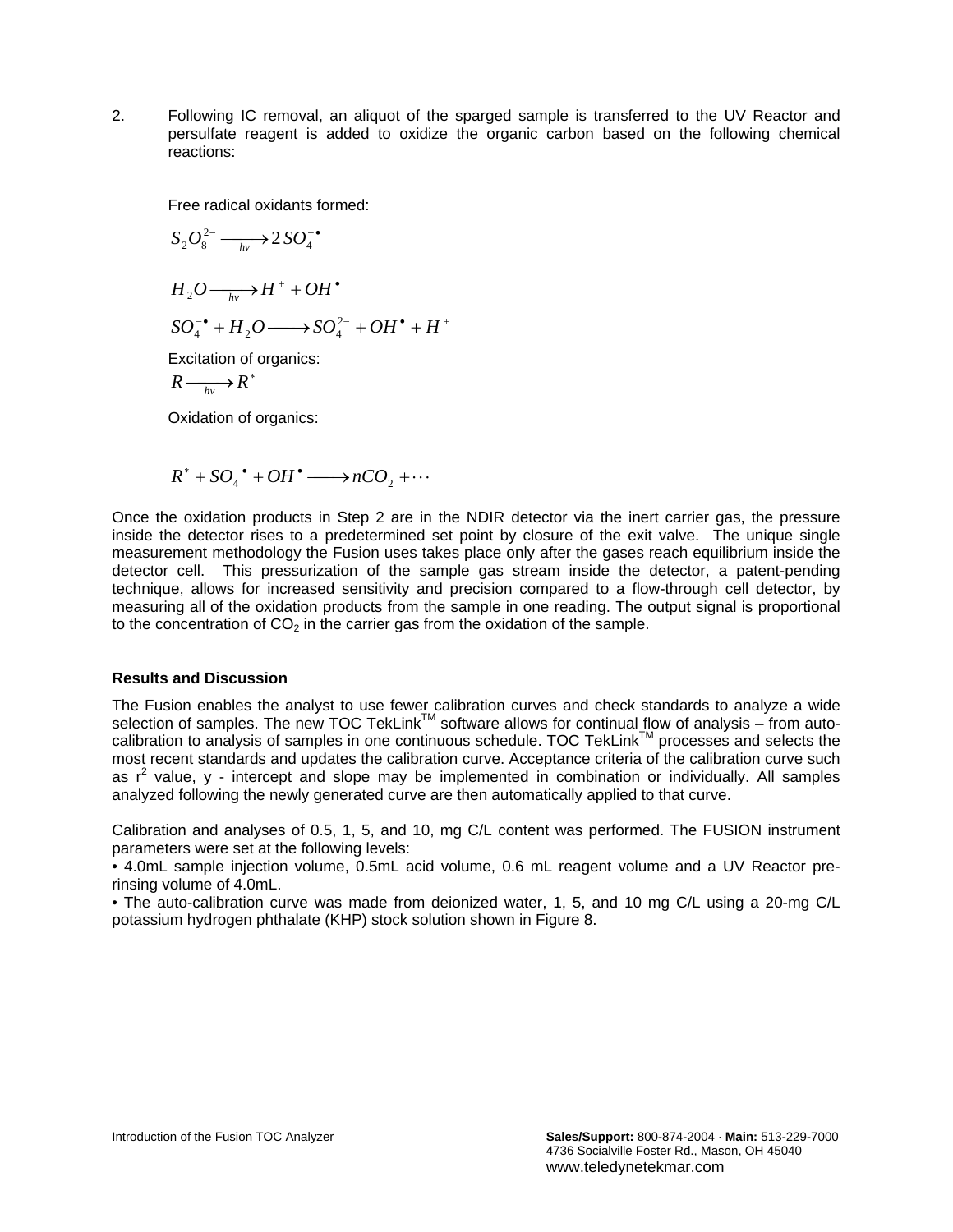

## Figure 8 Fusion calibration curve

| <b>Sample</b><br>Concentration<br>(n=3) | Result<br>(ppm TOC) | RSD   |
|-----------------------------------------|---------------------|-------|
| $100$ ppm                               | 103.2512            | 0.16% |
| 10 ppm                                  | 10.4552             | 0.34% |
| $100$ ppm                               | 102.6462            | 0.20% |
| 1 ppm                                   | 1.0048              | 1.60% |

Carryover calculated by using a dilution method that did not over range the detector

| Sample<br>Concentration<br>$(n=3)$ | Result<br>(ppm TOC) | <b>RSD</b> | Cross<br>Contamination<br>Carryover |
|------------------------------------|---------------------|------------|-------------------------------------|
| 1 ppm                              | 0.9803              | 0.10%      | N/A                                 |
| 50 ppm                             | 34.5803             | 3.80%      | N/A                                 |
| 1 ppm                              | 1.1767              | 0.45%      | 0.57%                               |
| 1 ppm                              | 1.0691              | 0.59%      | 0.26%                               |
| 1 ppm                              | 1.0056              | 0.73%      | 0.07%                               |

Table 2 Carryover calculated by using a non-dilution method to over range the detector

Two experiments demonstrate the ability of the Fusion to recover from analyzing high carbon concentration samples. The first uses the automatic dilution feature of TOC TekLink™. This feature allows the user to preset a method to dilute each 100 mg C/L sample to a predetermined concentration within the active calibration range (figure 8 and table 1). The major aspect of the carryover calculation is the effect of 100 mg C/L on the first replicate of the subsequent solutions between a ten and one hundred fold difference. The carryover for the 10 mg C/L 1 mg C/L samples is less than two percent. In the final experiment, the major aspect of the carryover calculation is the effect of 50 mg C/L, which will over range the linearity of the calibration curve by five fold, on low-level samples. The Fusion again demonstrates its superb capability to rinse the sample pathway in between samples as carryover is less than 1%